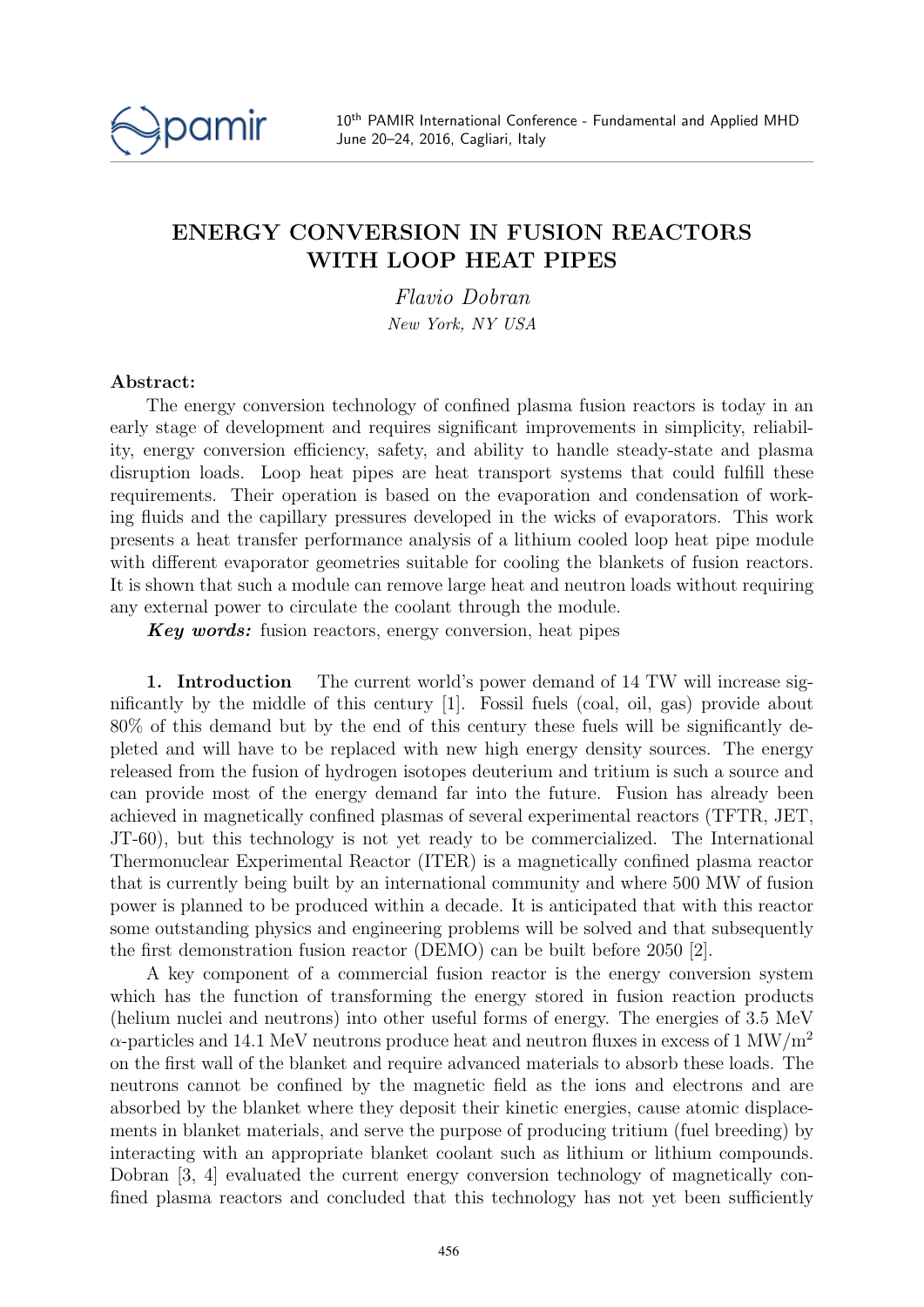developed for use beyond ITER where high plant efficiencies require that the blanket coolants and materials of the energy conversion system operate at high temperatures. Liquid metals have very high thermal capacities and can remove the anticipated fusion and neutron loads, but their use in high magnetic field environments of 5-10 T is not effective when flowing with large velocities, because of the prohibitive pumping powers required to overcome magnetohydrodynamic pressure drops. A promising technology that does not require any external power to circulate the coolant between the absorbing and rejecting heat exchangers employs heat pipes, but this technology has not been developed either [3].

The purpose of this paper is to report some results pertaining to the suitability of loop heat pipes [5] for removing first wall heat and neutron loads from fusion reactor blankets. The proposed design integrates a loop heat pipe into a module and employs an evaporating and condensing liquid metal that is also suitable for breeding tritium without requiring any external power to circulate the coolant through the module. Heat is removed by evaporating the liquid metal lithium in the evaporator with a wick and condensing the vapor in a condenser by transferring heat to a secondary coolant such as gas, liquid, or boiling fluid. The working fluid in the loop heat pipe circulates in the loop by the capillary pressure developed in the wick of the pipe. The heat absorbed by the secondary fluid can then be employed with the standard technology such as gas and steam turbines to produce electricity.

## 2. Loop heat pipe module

2.1. General considerations The inner chamber wall of ITER consists of 421 blanket modules, with a typical module being 0.5 wide and 1 m high [2]. These modules are water-cooled, each module can be removed for maintenance, and no tritium will be produced. Some experimental modules will, however, be cooled with helium and lithium-lead mixtures, and will employ lithium compounds for tritium production. This testing is necessary for designing tritium breeding liquid metal cooled blanket modules for possible use in DEMO. The design and testing of high operating temperature modules has, however, not yet been considered.

Figure 1 illustrates a typical loop heat pipe module working with lithium for potential use in high thermal efficiency fusion reactors. Here two different size wicks are employed for producing the necessary capillary pressure in the superheated liquid lithium flowing through the wicks. The closely spaced horizontal grooves in the evaporator serve the dual purpose of serving as fins for removing heat from the first wall and removing vapor from the evaporated liquid. This vapor is then collected in a vapor line and routed to a compact condenser where it is condensed on the outside of tubes carrying helium gas at high pressure and temperature. The condensed liquid flows through the liquid line into a compensation or accumulation chamber where it is heated to saturation and subsequently superheated as it flows through the secondary and primary wicks. It is this superheated liquid which then produces the required capillary pressure for pumping the working fluid through the loop. This design permits an effective separation of the evaporator and condenser, which is very important for interfacing the module with tritium removal and secondary coolant systems. In most places within the loop heat pipe module, the liquid lithium flows parallel to the strong toroidal magnetic field without producing a magnetic pressure drop that would otherwise contribute to a magnetohydrodynamic pumping power penalty. The heat of evaporation of lithium  $(2x10^4kJ/kg)$  is 10 times larger than that of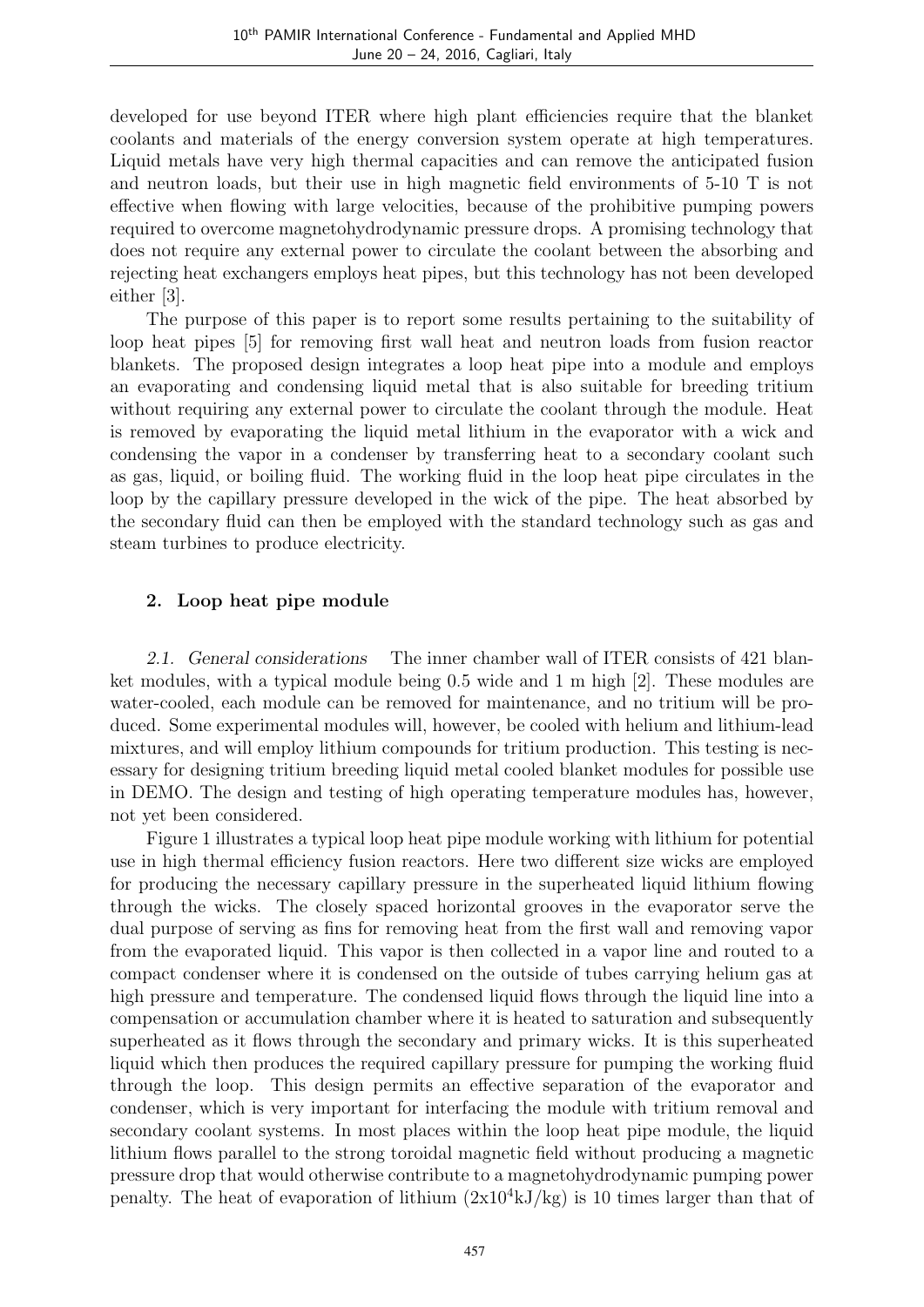water and thus a large heat transfer rate can be achieved with a small lithium flow rate. Small lithium flow rates are beneficial even when in some parts of the loop (wicks, liquid line) the liquid metal flows perpendicularly to the magnetic field direction.



Figure 1: Schematic illustration of a loop heat pipe module for removing heat and neutron fluxes in fusion reactors. Patent pending.

2.2. Analysis While a fusion reactor has to operate in steady-state this cannot be guaranteed for all times, because of the possible milliseconds plasma disruptions which deposit very large heat fluxes of ions on the surfaces of blanket modules. These disruptions can produce large transients in the energy conversion system and a proper design of this system must account not only for overcoming the starting cooling loop transients, but also for these disruptions. In the preliminary evaluation of a loop heat pipe system for cooling the first wall of the reactor we will, however, ignore such transients and multidimensional effects and employ only steady-state, fully-developed, and one-dimensional mass, momentum, and energy balances to study the system. The flows can be laminar, turbulent, and transitional, and the flowing lithium can be exposed to the toroidal, poloidal, and radial magnetic fields (Fig. 1). The neutrons deposit their energies within the module and thus contribute towards the heating of the fluid that circulates through the loop, i.e.

$$
q_n(x) = q_{nfw}e^{-\gamma x} \tag{1}
$$

where x is the distance from the first wall and  $q_{nfw}$  is the first wall neutron fluence.  $\gamma=2.6$ m<sup>-1</sup> is the empirical constant determined by a neutronic analysis specifying the neutron distribution within the metallic module. The first wall heat flux  $q_{hfw}$  is also a parameter in the analysis and can be changed for parametric studies.

The steady-state fully-developed one-dimensional energy balances for the condenser employ the effectiveness-NTU approach for the superheated, saturated, and subcooled regions of the condenser, i.e

$$
\epsilon \equiv \frac{Q_{c,sink}}{Q_{c,sink-max}} = \epsilon (NTU, \frac{C_{min}}{C_{max}}), \quad NTU = \frac{UA}{C_{min}}, \quad C = \dot{m}Cp \tag{2}
$$

$$
\frac{1}{UA} = \frac{1}{h_{ci}A_i} + \frac{R_{fi}}{A_i} + \frac{R_{fo}}{A_o} + \frac{1}{h_{co}A_o\eta_{cg}}
$$
(3)

where  $\dot{m}$  is the mass flow-rate of lithium. The thermal capacity and specific heat of lithium are C and  $C_p$ , and U, As, hs, Rs and  $\eta$  are the condenser overall heat transfer coefficient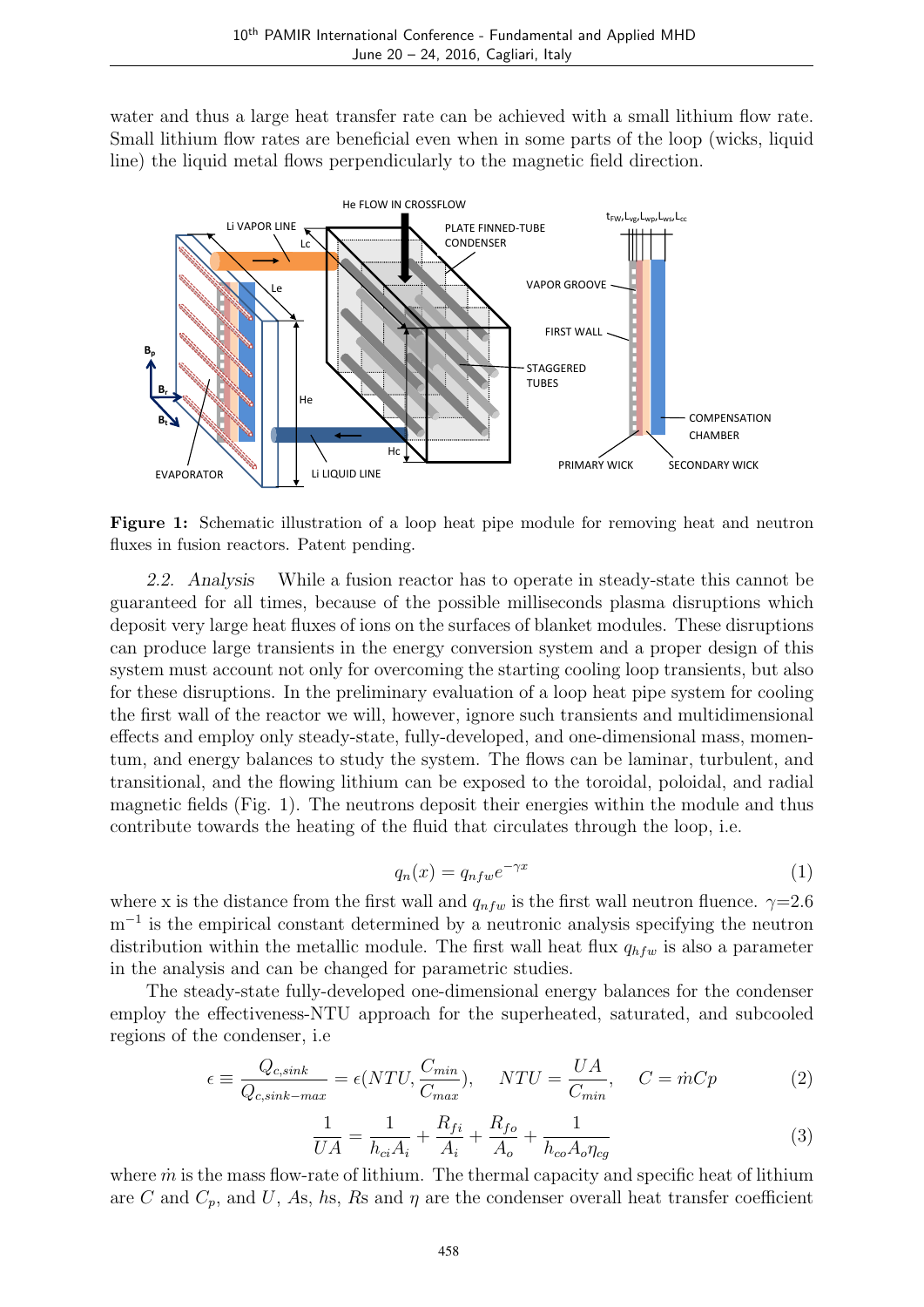and areas, local heat transfer coefficients, thermal resistances of tubes, and fin efficiency, respectively. The pressure drop of coolant through parallel evaporator grooves, wicks, compensation chamber, vapor and liquid lines, and condenser accounts for frictional, momentum, and magnetic field losses. Generally,

$$
\Delta P = \frac{\dot{m}^2}{2\rho_v N_{vg}^2 A_{vg}^2} + \frac{\dot{m}L\mu_\ell}{\rho_\ell A\phi K_w} + \frac{\dot{m}L\sigma_{e\ell}B_\perp^2}{\rho_\ell A\phi} \left(\frac{1}{H_{a\perp}} + \frac{C}{1 + C + \frac{a}{3b}}\right) + \sum_{i=1}^m S_i \frac{\rho_i V_i^2}{2}
$$

$$
H_{a\perp} = aB_\perp \sqrt{\frac{\sigma_{el}}{\mu_\ell}}, \quad C = \frac{\sigma_{e\ell}t_w}{a\sigma_\ell}
$$
(4)

Here L and  $t_w$  are the evaporator length and wall thickness,  $B_{\perp}$  is perpendicular-to-theflow magnetic field, and  $\sigma_{e\ell}, \mu_{\ell}, \rho_{\ell}$ , and V are the lithium electrical resistivity, viscosity, density, and mean velocity, respectively.  $N_{vg}$  and  $A_{vg}$  are the number of grooves and groove area of the evaporator, and  $\phi$  and  $K_w$  are the porosity and permeability, respectively.

The total pressure drop of lithium through the loop cannot exceed the capillary pressure

$$
\Delta P_{tot} \le \Delta P_c = \frac{2\sigma}{r_{wp}}\tag{5}
$$

and the wick temperature cannot exceed the boiling limit of the fluid, i.e.

$$
T - T_{sat} \le \frac{2\sigma T_{sat}}{h_{lg}r_{wp}}(\frac{1}{\rho_g} - \frac{1}{\rho_\ell})\tag{6}
$$

where  $r_{wp}$  is the wick pore radius,  $\sigma$  is the surface tension,  $h_{lq}$  is the enthalpy of evaporation, and  $\rho_g$  and  $\rho_\ell$  are the vapor and liquid densities of lithium.  $T_{sat}$  is the saturation temperature of fluid.

The space limitation precludes a more complete presentation of the modeling equations for each component of the module (first wall, evaporator grooves, vapor line, condenser, liquid line, compensation chamber, and primary and secondary wicks). These equations can be solved numerically by specifying the geometry of the evaporator, condenser, and liquid and vapor lines, and their thermal and electrical properties; primary and secondary loop coolants (lithium and helium gas) and their thermodynamic properties; evaporator heat and neutron loads; and secondary loop coolant parameters (helium inlet temperature, pressure, velocity). The acceptable solutions of these equations must satisfy the above pressure drop and boiling temperature limitations and give the operating temperatures and pressures and mass flow-rate of the primary coolant in different components of the module.

**3. Results** Table 1 summarizes some preliminary results. Here  $L$  and  $H$  are the length and height of evaporator and condenser,  $t$  is wall thickness,  $V$  is mean flow velocity, Fp is the number of fins per unit length of condenser, D is hydraulic diameter,  $K_w$  is wick permeability,  $r_w$  is wick pore radius, a and b are half-widths of liquid line duct,  $N_{vg}$ is the number of grooves in the evaporator,  $H_{vg}$  and  $L_{vg}$  are the groove height and width,  $N_c$  and  $N_{cr}$  are the number of tubes in the two adjacent rows of the condenser,  $T_1$  is the vapor temperature at the exit of evaporator, and  $T_8$  is the mean fluid temperature in compensation chamber. The subscripts c, cc, e, fw,  $\ell\ell, p, s, vq, v\ell, w, wp, ws pertain to$ condenser, compensation chamber, evaporator, first wall, liquid line, primary, secondary, vapor groove, vapor line, wall, wick primary, and wick secondary, respectively.

The results show that by increasing the number of grooves in the evaporator produces lower module operating temperatures and lithium mass flow rates and higher loop pressure